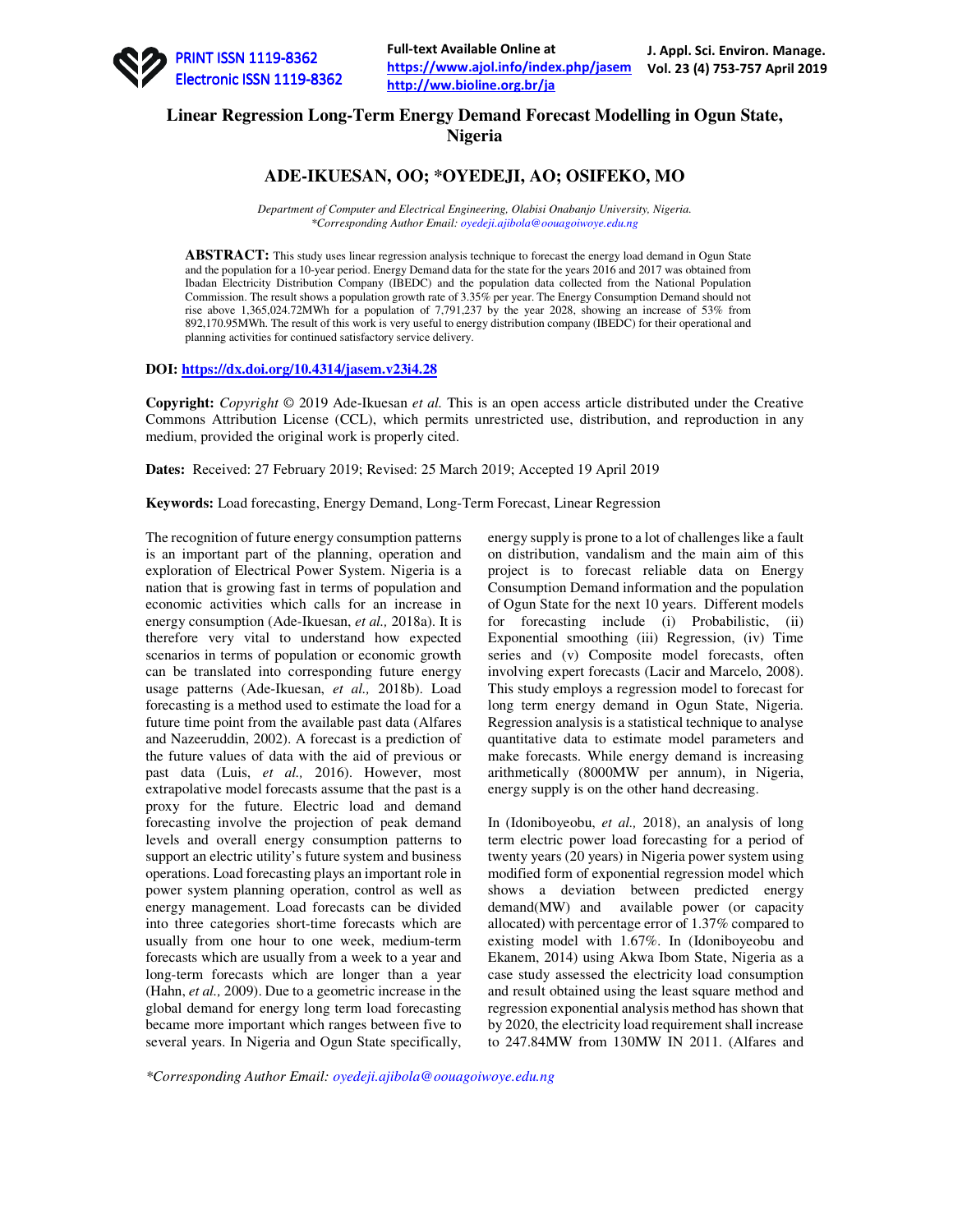Nazeeruddin, 2002) asserts that load forecasting is an integral process in the planning of operation of electric utilities and holds a great saving potential for electric utility corporations.

Load forecasting task is difficult due to the complex nature of loads which may vary depending on the seasons and the total consumption for two similar seasons. Difficulties getting accurate data on consumer behaviour due to changes in factors such as pricing and the corresponding demand based on such price change (Chae, *et al.*, 2016). There are many techniques for load forecasting. listed the methods normally used for load forecasting as; (i) Extrapolation technique based on curve fitting to previous load data available, the load can be forecasted at any future point by calculating the trend curve function at that point with its main drawback been lack of flexibility as future load prediction depends entirely upon the past trend which may give erroneous results. (ii) Scheer's method approach to the problem of load forecasting was through the per-capital consumption of energy. The per-capita consumption of energy in all developing countries follows a unique pattern. *(iii)* End-use method directly estimates energy consumption by using extensive information on end use and end users, such as appliances, the customer use, their ages, sizes of houses. Statistical information about customers along with dynamic of changes is the basis for the forecast (Hong, *et al.,* 2014). The objective of this study is to perform a linear regression analysis to forecast the energy load demand in Ogun State and the population for a 10-year period.

#### **MATERIALS AND METHODS**

*Regression Analysis:* In statistical modelling, regression analysis is a set of statistical processes for estimating the relationships among variables, when the focus is on the relationship between a dependent variable and one or more independent variable(s) or predictors and is widely used for forecasting where its use has substantial overlap with the field of machine learning. Many techniques for carrying out regression have been developed (Mohamed and Bodger, 2005). Familiar methods such as linear regression and ordinary least squares regression are parametric, in that regression function is defined in terms of a finite number of unknown parameters that are estimated from the data (Bianco, *et al.,* 2009). Nonparametric regression refers to techniques that allow the regression function to lie in a specified set of functions, which may be infinite-dimensional.

Regression equation 
$$
y = a + bx
$$
 (1)

Intercept 
$$
a = \frac{(\sum Y)(\sum X2) - (\sum X)(\sum XY)}{N(\sum X2) - (\sum X)2}
$$
 (2)

Slope 
$$
b = \frac{N(\sum XY) - (\sum X)(\sum Y)}{N(\sum X2) - (\sum X)2}
$$
 (3)

Mean of the x data, 
$$
\bar{x} = \frac{\sum x}{n}
$$
 (4)  
Mean of the y data,  $\bar{y} = \frac{\sum y}{n}$  (5)

Where  $x$  and  $y$  the independent and dependent variables respectively are,  $a$  is the intercept point of the regression line which is in the y-axis,  $b$  is the slope of the regression line also known as regression coefficient,  $N$  is the number of values or elements,  $X$ is the first score.  $Y$  is the second score.

*Demographic Information:* Ogun state is a state in southwestern Nigeria, with the coordinates;  $7^000'$ N  $3^{0}35'E$  /7.000<sup>0</sup> N 3.583<sup>0</sup> E. Ibadan Electricity Distribution Company (IBEDC) has 6 Business Hubs operating in the state with the regional office in Abeokuta. There are also six Transmission stations in the state which are Sagamu, Ijebu-Ode, Ojere, Papalanto, Ota and Oke-Aro 132/33/11/0.415KVA transmission stations. These Transmission stations feed 33KVA feeders and 27 injection substations owned by IBEDC which inter supply electricity to 47 11KVA feeders across the state. The energy consumption/demand data collected on the six transmission stations for a year are summed up and used as the dependent variable and the population for that year as the independent variable.

The demographic data of Ogun State, Nigeria as contained in the population census of 21st March 2006 is a made up of 1,864,907 males and 1,886,233 females. The total population stood at 3,751,140. The projected population for the state in 2010 also stood at 5,217,700. The projected population of the year 2018 was at a value 5,573,369.

Data on monthly Energy consumption was collected for the year 2016 and 2017 while data on population was collected for the year 2016 to the year 2018 as shown in Tables 1 - 3.

*Methods:* Using population as the independent variable, the need for population projection arises. The population data was modelled with Malthusian population growth equation which is given as;

$$
N_t = P_0 e^{rt} \tag{6}
$$

Where  $N_t =$  the number of people at a future date,  $P_0$  = the present or initial population,  $e$  = natural logarithm base of 2.17828,  $r =$  population growth rate  $x_2 - x_1$  $\frac{x_1}{x_1}$ ,  $t =$  time.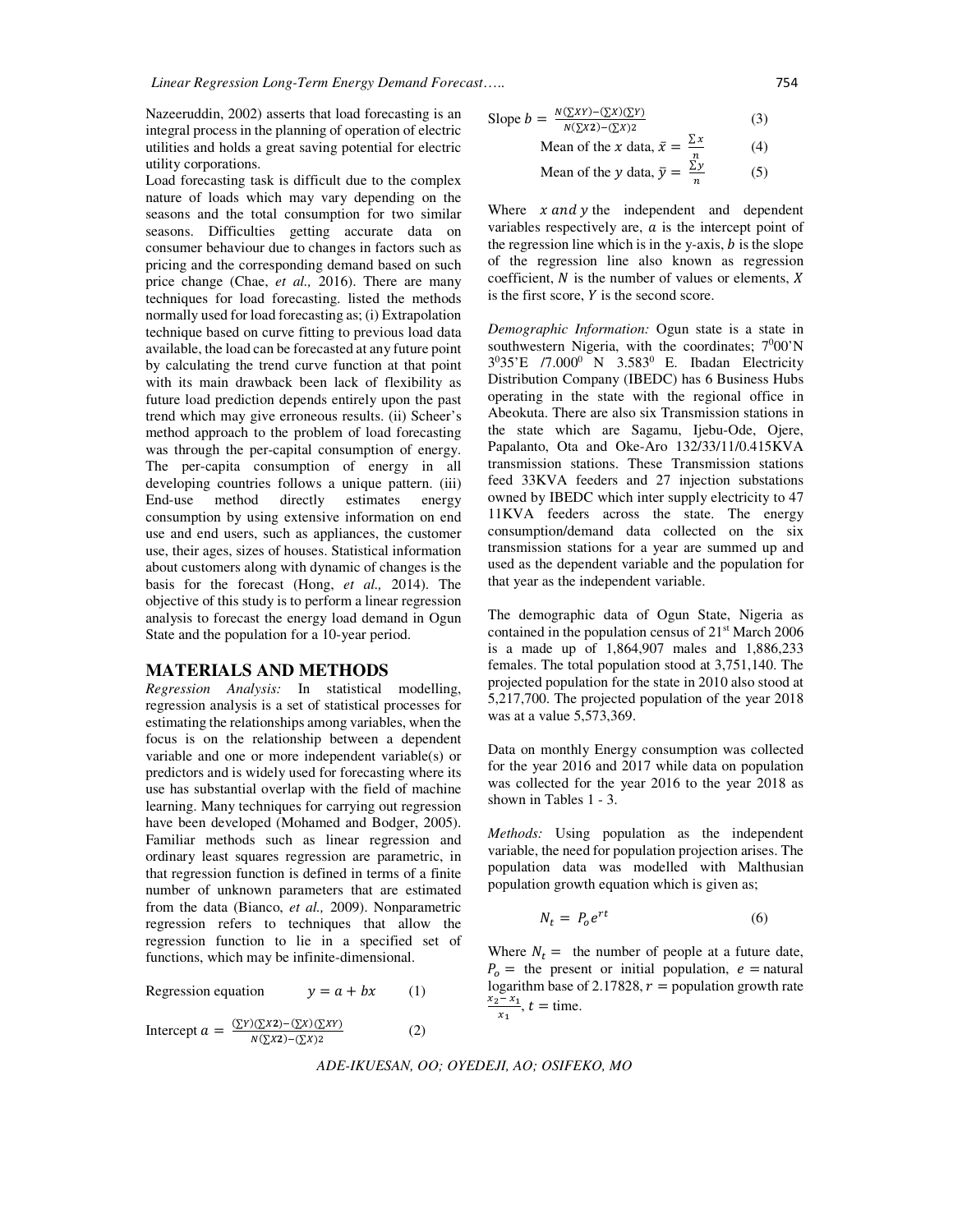The population growth rate using 2016 population as  $x_1$  and 2017 population as  $x_2$ , the growth rate gives 5,392,477–5,217,455  $\frac{(3,217,455)}{5,217,455}$  = 0.0335. To get the population for 2019 with equation 6, taking  $t = 1$  and  $P_0$  as 2018 population,  $N_t = 5{,}573{,}369 \times e^{0.0335 \times 1} =$ 

5,763,239. Using equation 6, population data for 10 years is projected from 2019 to 2028.

| <b>Table 1:</b> Monthly Energy Consumption for year 2016 in MWh |              |              |               |               |               |              |
|-----------------------------------------------------------------|--------------|--------------|---------------|---------------|---------------|--------------|
| Month                                                           | <b>LIEUN</b> | <b>OLUMO</b> | <b>LIEBU</b>  | <b>SAGAMU</b> | <b>OTA BH</b> | <b>SANGO</b> |
|                                                                 | <b>BH</b>    | BН           | <b>ODE BH</b> | <b>BH</b>     |               | <b>BH</b>    |
| January                                                         | 6.700.06     | 7.089.80     | 9.562.00      | 10.012.12     | 11.223.58     | 13.130.70    |
| February                                                        | 7.245.90     | 6.500.25     | 8.891.00      | 14,168.80     | 16.820.69     | 11.122.40    |
| March                                                           | 7.440.43     | 6.534.68     | 8.786.00      | 13.502.45     | 17.872.50     | 10.870.60    |
| April                                                           | 8.567.03     | 7.421.36     | 9.657.00      | 12,776.65     | 16.291.75     | 12.889.80    |
| May                                                             | 9.453.08     | 8.700.91     | 7.986.00      | 14,708.80     | 18,768.99     | 14,989.90    |
| June                                                            | 9.769.92     | 8.992.72     | 6.894.20      | 13.812.10     | 19.488.66     | 16.542.20    |
| July                                                            | 8.899.57     | 9.676.37     | 6.805.00      | 16.519.62     | 18,778.88     | 15.654.10    |
| August                                                          | 6.689.78     | 10.988.95    | 5,960.80      | 18.689.65     | 20.553.63     | 17,809.70    |
| September                                                       | 5.567.34     | 8.097.48     | 10.762.00     | 16,007.70     | 17.088.39     | 15,109.60    |
| October                                                         | 7.270.12     | 9.766.62     | 12.117.80     | 24,999.56     | 18.445.61     | 16,668.30    |
| November                                                        | 8.789.68     | 9.665.84     | 10,006.70     | 22.432.85     | 21,773.87     | 18,707.58    |
| December                                                        | 9.459.77     | 10.755.58    | 9.818.20      | 25,054.28     | 23,603.57     | 19,778.80    |
| Total                                                           | 95.852.68    | 104,190.58   | 107,246.70    | 202,684.58    | 220,710.12    | 183,273.68   |
| <b>Grand Total</b>                                              | 913.958.32   |              |               |               |               |              |

| <b>Table 2:</b> Monthly Energy consumption for year 2017 in MWh |              |              |               |               |               |              |
|-----------------------------------------------------------------|--------------|--------------|---------------|---------------|---------------|--------------|
|                                                                 | <b>LIEUN</b> | <b>OLUMO</b> | <b>LIEBU</b>  | <b>SAGAMU</b> |               | <b>SANGO</b> |
| <b>Year 2017</b>                                                | BH           | BH           | <b>ODE BH</b> | BH            | <b>OTA BH</b> | BH           |
| January                                                         | 5,624.13     | 7.356.30     | 7.073.00      | 11.241.70     | 17.392.57     | 12,039.00    |
| February                                                        | 6.302.97     | 7.549.87     | 6.742.00      | 14,666.30     | 17.949.95     | 10,966.80    |
| March                                                           | 5.736.42     | 6.852.44     | 6.673.00      | 13.851.30     | 16,386.00     | 8.619.90     |
| April                                                           | 7.189.02     | 7.027.60     | 8.241.00      | 11.520.60     | 18.241.73     | 11.943.80    |
| May                                                             | 7.985.02     | 8.965.36     | 7.787.00      | 14,078.80     | 19.348.91     | 13,254.80    |
| June                                                            | 9.749.24     | 9.364.32     | 7.824.00      | 12,837.10     | 18.768.55     | 14,459.10    |
| July                                                            | 9.649.95     | 9.631.27     | 8.805.00      | 18.169.60     | 17.691.58     | 13.204.10    |
| August                                                          | 8.189.82     | 9.183.75     | 8.839.00      | 22,389.60     | 18.963.74     | 12,684.90    |
| September                                                       | 8.267.31     | 8.975.48     | 11.167.00     | 16.137.70     | 19.613.15     | 12,888.60    |
| October                                                         | 7.677.64     | 8.967.76     | 10.319.00     | 25,527.40     | 19.132.61     | 13,998.90    |
| November                                                        | 8.037.68     | 9.046.83     | 11,778.00     | 19.692.85     | 20.833.14     | 16,057.60    |
| December                                                        | 9,745.67     | 11,155.85    | 9,081.00      | 25,918.28     | 22,621.59     | 16,518.00    |
| Total                                                           | 94,155.00    | 104,076.83   | 104.329.00    | 206,031.23    | 226.943.52    | 156,626.50   |
| <b>Grand Total</b>                                              | 892,170.95   |              |               |               |               |              |

| <b>Table 3:</b> Population of Ogun state |      |                   |  |  |
|------------------------------------------|------|-------------------|--|--|
|                                          | Year | <b>Population</b> |  |  |
|                                          | 2016 | 5,217,455         |  |  |
|                                          | 2017 | 5,392,477         |  |  |
|                                          | 2018 | 5,573,369         |  |  |

Using equations 1 -5 with energy demand been the dependent variable" $y$ ", population representing the independent variable" $x$ ".  $x = 5,217,455$  (Population for 2016) and  $y = 913,958.32MWh$  (energy demand/ consumption for 2016),  $n = 10$  (since we are forecasting for 10 years).

 $\bar{x} = \frac{5,217,455}{10}$  $\frac{10}{10}$  = 521,745.5  $\bar{y} = \frac{913,958.32}{10}$  $\frac{1}{10}$  = 91,395.832

$$
Slope b = \frac{(5,217,255)(913,395.32) - (10)(521,745.5*91,395.832)}{5,217,455^2 - (10)521,745.5^2} = 0.1752
$$
  
Intercept a = 91,395.832 - (0.1752 × 521,745.5) = -13.98

Substituting the value for  $a = -13.98$ ,  $b = 0.1752$  into equation 1, we have  $y = -13.98 + 0.1752x$  gives the regression equation. (7)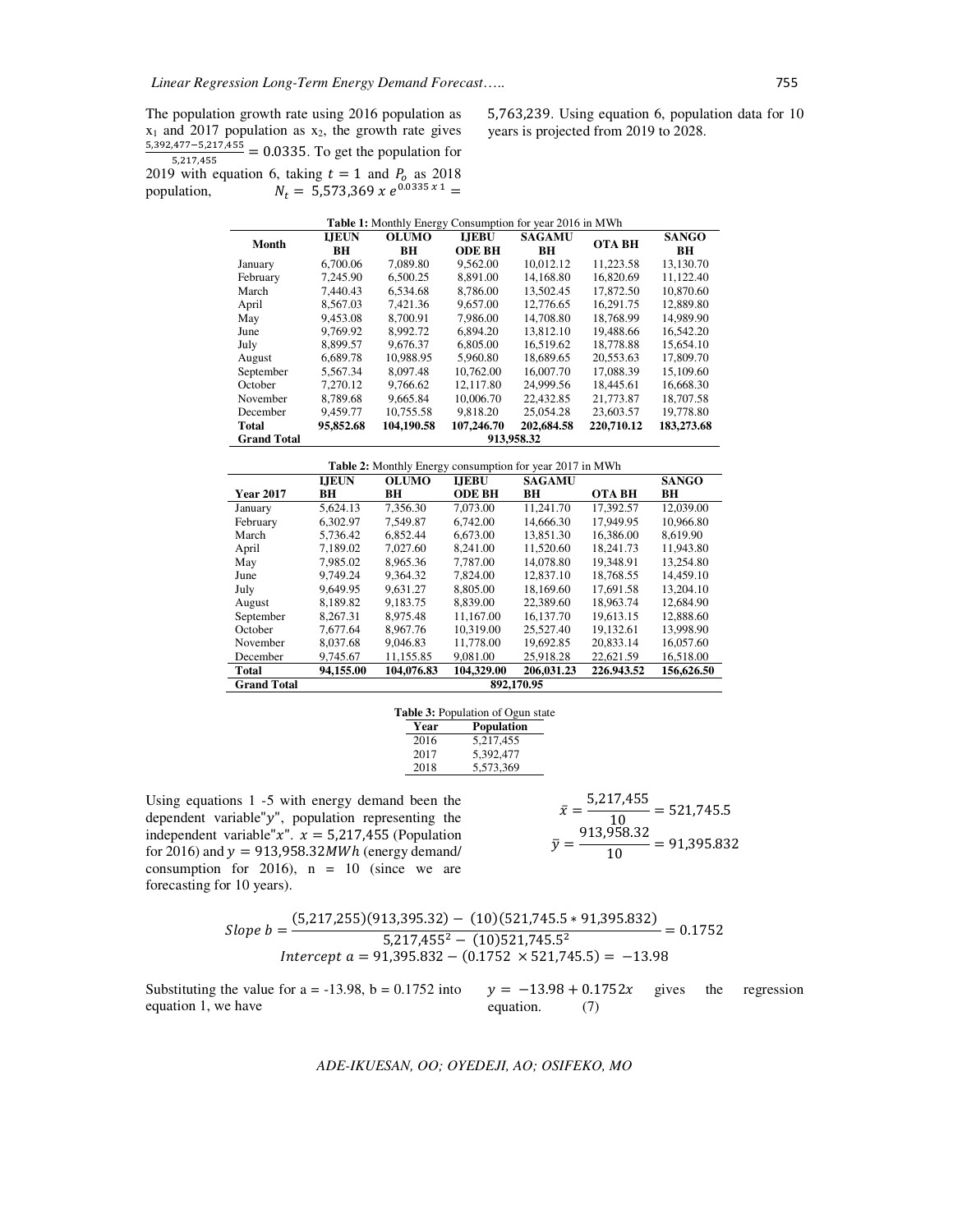For  $x = 5,392,477$  (population for 2017),  $y =$  $944,747.99MWh$  which is the predicted energy demand for 2017 using equation 7.

For 2018 energy demand with  $y = 944,747.99$  and  $x = 5,392,477$ 

$$
\bar{y} = 94,474.799, \ \bar{x} = 539,247.7
$$

$$
Intercept a = 94,474.799 - (0.1752)539,247.7
$$
  
= -1.40

The energy demand for year 2018 is  $y = -1.40 +$  $(0.1752)(5,573,369) = 976.452.85MWh.$  The

process is repeated to calculate the energy demand for 10 years as shown in Table 4.

*Correlation:* linear regression is the measure of the strength of the relationship between independent and dependent variables. The formula for the correlation coefficient is

$$
r = \frac{n \sum xy - \sum x \sum y}{\sqrt{(n \sum x^2 - (\sum x)^2)(n \sum y^2 - (\sum y)^2)}} \quad (8)
$$

Where:  $\Sigma x$  = the sum of the independent variables:  $\Sigma y$  $=$  the sum of dependent variables;  $\sum xy =$  the sum of the dependent and independent variables;  $\sum x^2$  = the sum of the square of the independent variables;  $\sum y^2 =$ the sum of the square of the dependent variables;

$$
r = \frac{10(8.55765 \times 10^{13}) - (72,893,525)(12,770,944)}{\sqrt{((10 \times 4.8845 \times 10^{14}) - (5.31347 \times 10^{15}))((10 \times 1.4993 \times 10^{13}) - (1.63097 \times 10^{14}))}} = 0.99
$$

*Error:* The percentage error is a useful tool for determining the precisions of your calculations and model which is given as:

% error = 
$$
\frac{calculated \ value - theoretical \ value}{theoretical \ value} \times 100
$$
  
(9)

## **RESULTS AND DISCUSSION**

A regression analysis approach was conducted on the yearly data consumption in Ogun state for the year 2016 and 2017 which was used to project data demand for 10 future years (from the year 2019 to 2028). This was done using an independent variable (Population) for the year 2016 and 2017, which was also projected for 10 years (2019-2028) using the Malthusian Population Growth Equation. Using the derived regression analysis equations above, the population and Energy Consumption Demand were projected and forecasted for the period of 2019-2028 and the results presented in Table 4. The results show a linear increase and the relationship between the projected population and Energy Consumption Demand forecast.

The projected population values show a 3.35% increase over the years (a space of 12 years interval), this being a constant as projected in the Malthusian Population Growth Equation. This also shows that the Malthusian model is reliable, and also the Regression analysis is suitable for use of energy demand projection in Ogun state and Nigeria as a whole.

The result of this analysis shows that the total energy consumption in Ogun State per year may not go beyond 1,365,024.72 (MWh) by the year 2028 putting into consideration that population increase does not go beyond 7,791,237 by the year 2028.

| <b>Table 4: Population and Energy Demand Forecast</b> |                   |                         |  |  |  |
|-------------------------------------------------------|-------------------|-------------------------|--|--|--|
| Year                                                  | <b>Population</b> | <b>Energy Demand</b>    |  |  |  |
|                                                       | Projected         | <b>Forecasted (MWh)</b> |  |  |  |
| 2018                                                  | 5,573,369         | 976,452.85              |  |  |  |
| 2019                                                  | 5,763,239         | 1.009.719.33            |  |  |  |
| 2020                                                  | 5,959,578         | 1.044.118.05            |  |  |  |
| 2021                                                  | 6.162,606         | 1.079.688.57            |  |  |  |
| 2022                                                  | 6,372,550         | 1,116,470.76            |  |  |  |
| 2023                                                  | 6.589.646         | 1,154,505.98            |  |  |  |
| 2024                                                  | 6.814.139         | 1.193.837.15            |  |  |  |
| 2025                                                  | 7,046,279         | 1,234,508.08            |  |  |  |
| 2026                                                  | 7,286,328         | 1,276,564.67            |  |  |  |
| 2027                                                  | 7.534.554         | 1.320.053.86            |  |  |  |
| 2028                                                  | 7,791,237         | 1,365,024.72            |  |  |  |

The Errors and Percentage Errors for the projected population and forecasted Energy Demand and actual data collected for Ogun State, Nigeria for the year 2016 to 2018 using equation 9 is as shown in Table 5. The maximum percentage error on the Energy Demand is 5.98% and the error for the projected error is 0.56%. This shows the reliability of the Linear Regression Analysis approach due to the small percentage error calculated.

**Table 5:** Percentage Error for Population and Energy Demand

| Year | Given Energy<br><b>Demand</b> (MWh) | <b>Projected Energy</b><br><b>Demand</b> (MWh) | Percentage error of<br>energy demand $(\% )$ | Given<br>population | Projected<br>population | Percentage error<br>of population $(\%)$ |
|------|-------------------------------------|------------------------------------------------|----------------------------------------------|---------------------|-------------------------|------------------------------------------|
| 2016 | 913.915.32                          | 967, 543.39                                    | 5.87                                         | 5.217.455           | 5.243.870               | 0.51                                     |
| 2017 | 892.190.95                          | 944,747.99                                     | 5.89                                         | 5.392.477           | 5.422.515               | 0.56                                     |
| 2018 | 921,860.76                          | 976.952.85                                     | 5.98                                         | 5.576.184           | 5.607.246               | 0.56                                     |